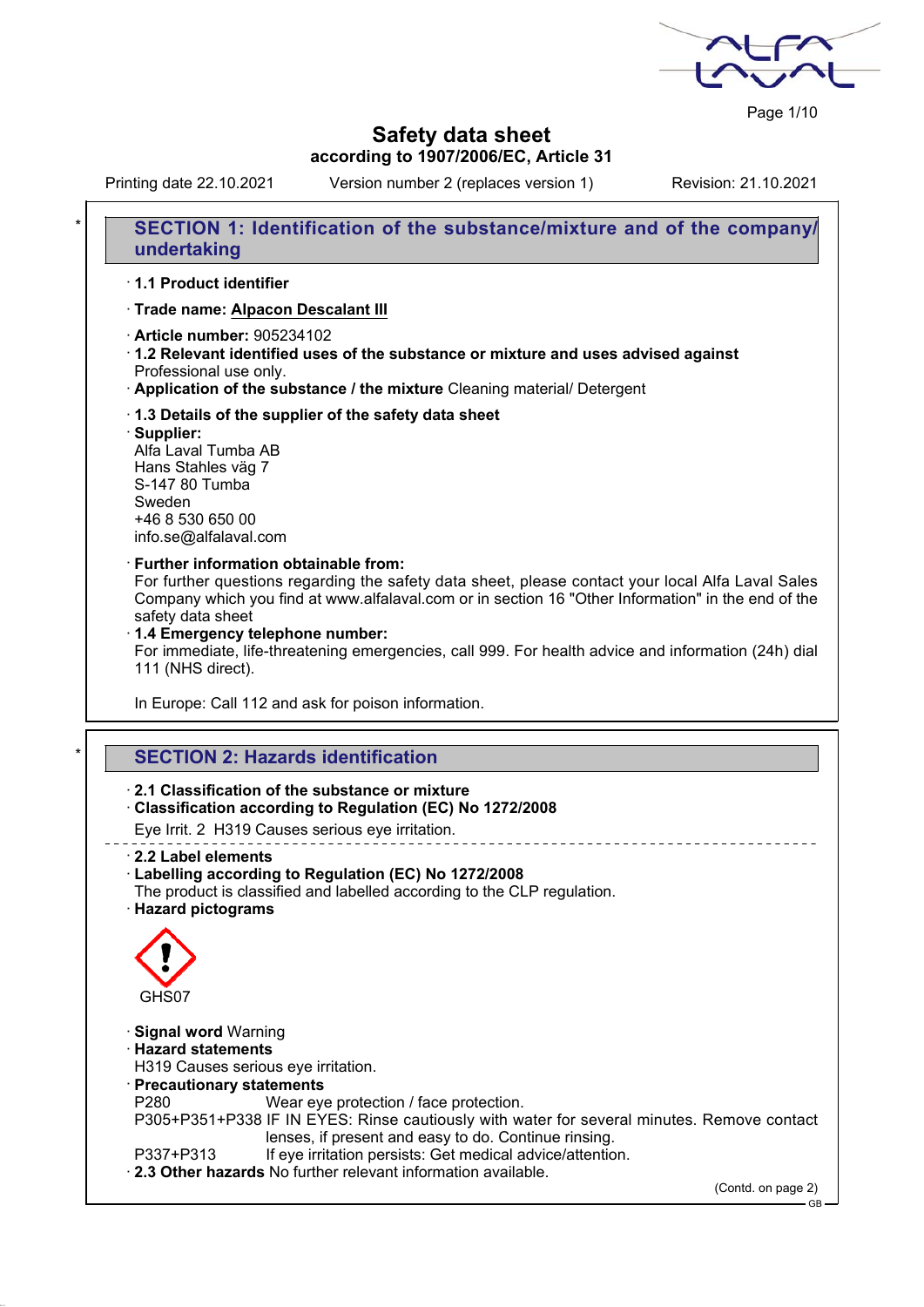

Page 2/10

## **Safety data sheet according to 1907/2006/EC, Article 31**

Printing date 22.10.2021 Version number 2 (replaces version 1) Revision: 21.10.2021

(Contd. of page 1)

### **Trade name: Alpacon Descalant III**

#### · **Results of PBT and vPvB assessment**

· **PBT:** The product is not, nor contains, a substance that is, PBT.

· **vPvB:** The product is not, nor contains a substance that is, vPvB.

### **SECTION 3: Composition/information on ingredients**

#### · **3.2 Mixtures**

· **Description:** Mixture: consisting of the following components.

# · **Dangerous components:**

| CAS: 77-92-9<br>EINECS: 201-069-1    | l citric acid                                                                             | Eye Irrit. 2, H319 | 30-50%    |
|--------------------------------------|-------------------------------------------------------------------------------------------|--------------------|-----------|
| CAS: 92129-93-6<br>EINECS: 295-893-9 | Fermented whev                                                                            | Eye Irrit. 2, H319 | $5 - 10%$ |
|                                      | Additional information: Far the werding of the listed because phropes refer to contien 16 |                    |           |

· **Additional information:** For the wording of the listed hazard phrases refer to section 16.

### \* **SECTION 4: First aid measures**

- · **4.1 Description of first aid measures**
- · **General information:** Call a POISON CENTER/doctor if you feel unwell.
- · **After inhalation:** Supply fresh air; consult doctor if symptoms persists.
- · **After skin contact:** Wash with water and soap.
- · **After eye contact:**

IF IN EYES: Rinse cautiously with water for several minutes. Remove contact lenses, if present and easy to do. Continue rinsing.

If symptoms persist consult doctor.

· **After swallowing:**

Rinse the mouth with water.

Do NOT induce vomiting.

Contact a doctor/physician.

## · **4.2 Most important symptoms and effects, both acute and delayed**

Causes serious eye irritation.

# · **4.3 Indication of any immediate medical attention and special treatment needed**

Treat symptomatically.

## **SECTION 5: Firefighting measures**

- · **5.1 Extinguishing media**
- · **Suitable extinguishing agents:** Use fire extinguishing methods suitable to surrounding conditions.
- · **For safety reasons unsuitable extinguishing agents:** Not applicable.
- · **5.2 Special hazards arising from the substance or mixture**

Formation of toxic gases is possible during heating or in case of fire.

- · **5.3 Advice for firefighters**
- · **Protective equipment:**

Wear self-contained respiratory protective device.

Wear fully protective suit.

(Contd. on page 3)

GB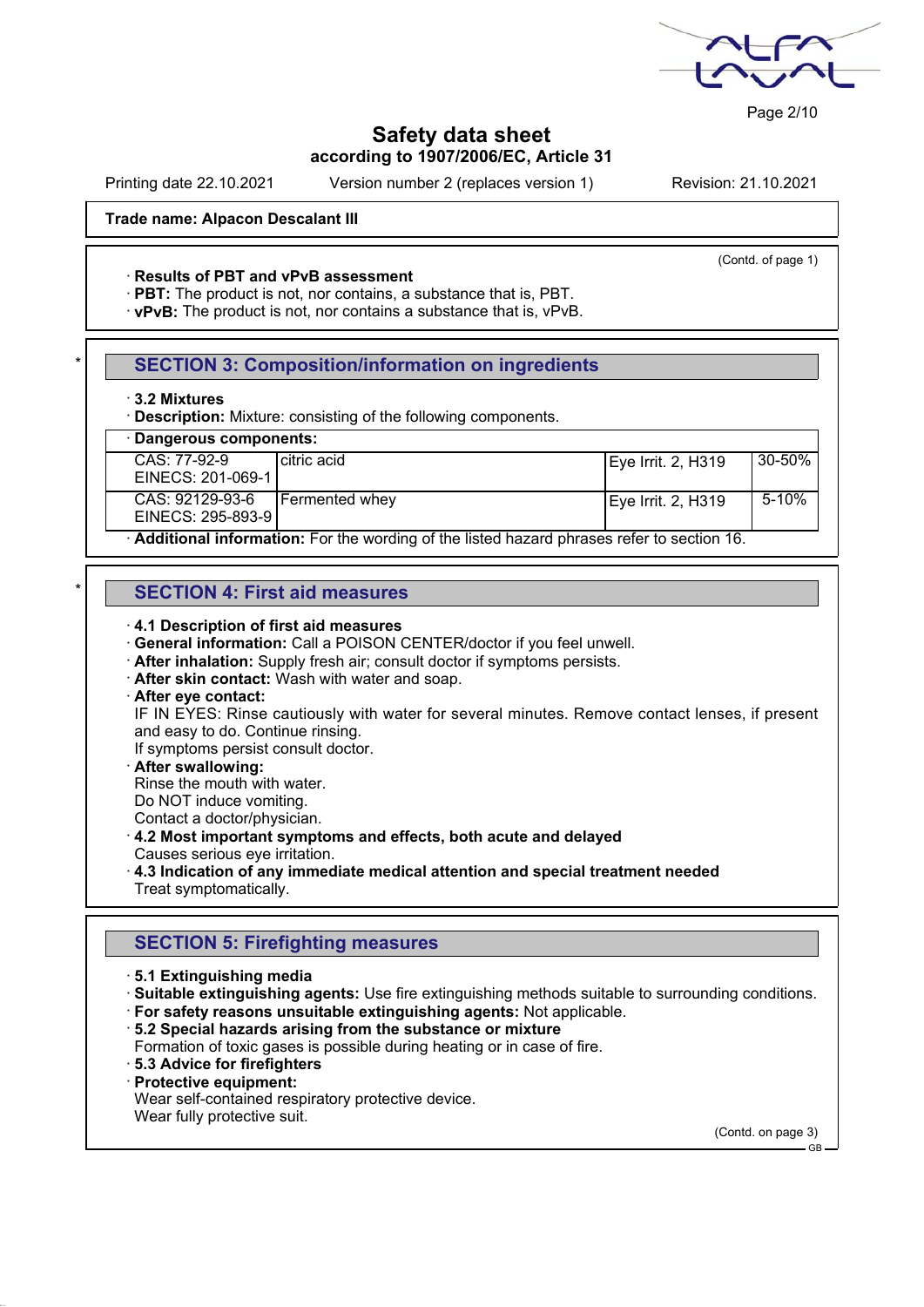

Page 3/10

## **Safety data sheet according to 1907/2006/EC, Article 31**

Printing date 22.10.2021 Version number 2 (replaces version 1) Revision: 21.10.2021

(Contd. of page 2)

### **Trade name: Alpacon Descalant III**

#### · **Additional information**

Dispose of fire debris and contaminated fire fighting water in accordance with official regulations.

### **SECTION 6: Accidental release measures**

· **6.1 Personal precautions, protective equipment and emergency procedures** Avoid contact with eyes. Wear protective equipment. Keep unprotected persons away. Ensure adequate ventilation Do not breathe vapour. · **6.2 Environmental precautions:** Do not allow to enter sewers/ surface or ground water. Dilute with plenty of water. Send for recovery or disposal in suitable receptacles. · **6.3 Methods and material for containment and cleaning up:** Use neutralising agent. Absorb with liquid-binding material (sand, diatomite, acid binders, universal binders, sawdust). Dispose contaminated material as waste according to item 13. · **6.4 Reference to other sections** See Section 7 for information on safe handling. See Section 8 for information on personal protection equipment.

See Section 13 for disposal information.

### **SECTION 7: Handling and storage**

· **7.1 Precautions for safe handling** Ensure good ventilation/exhaustion at the workplace.

Prevent formation of aerosols.

Avoid contact with eyes.

When using do not eat, drink or smoke.

See Section 8 for information on personal protection equipment.

### · **7.2 Conditions for safe storage, including any incompatibilities**

· **Storage:**

· **Requirements to be met by storerooms and receptacles:** No special requirements.

· **Information about storage in one common storage facility:**

Do not store together with alkalis (caustic solutions).

- · **7.3 Specific end use(s)**
- Cleaning material/ Detergent

Professional use only.

### \* **SECTION 8: Exposure controls/personal protection**

#### · **8.1 Control parameters**

#### · **Ingredients with limit values that require monitoring at the workplace:**

The product does not contain any relevant quantities of materials with critical values that have to be monitored at the workplace.

#### · **8.2 Exposure controls**

· **Appropriate engineering controls**

Use only in well-ventilated areas.

(Contd. on page 4)

GB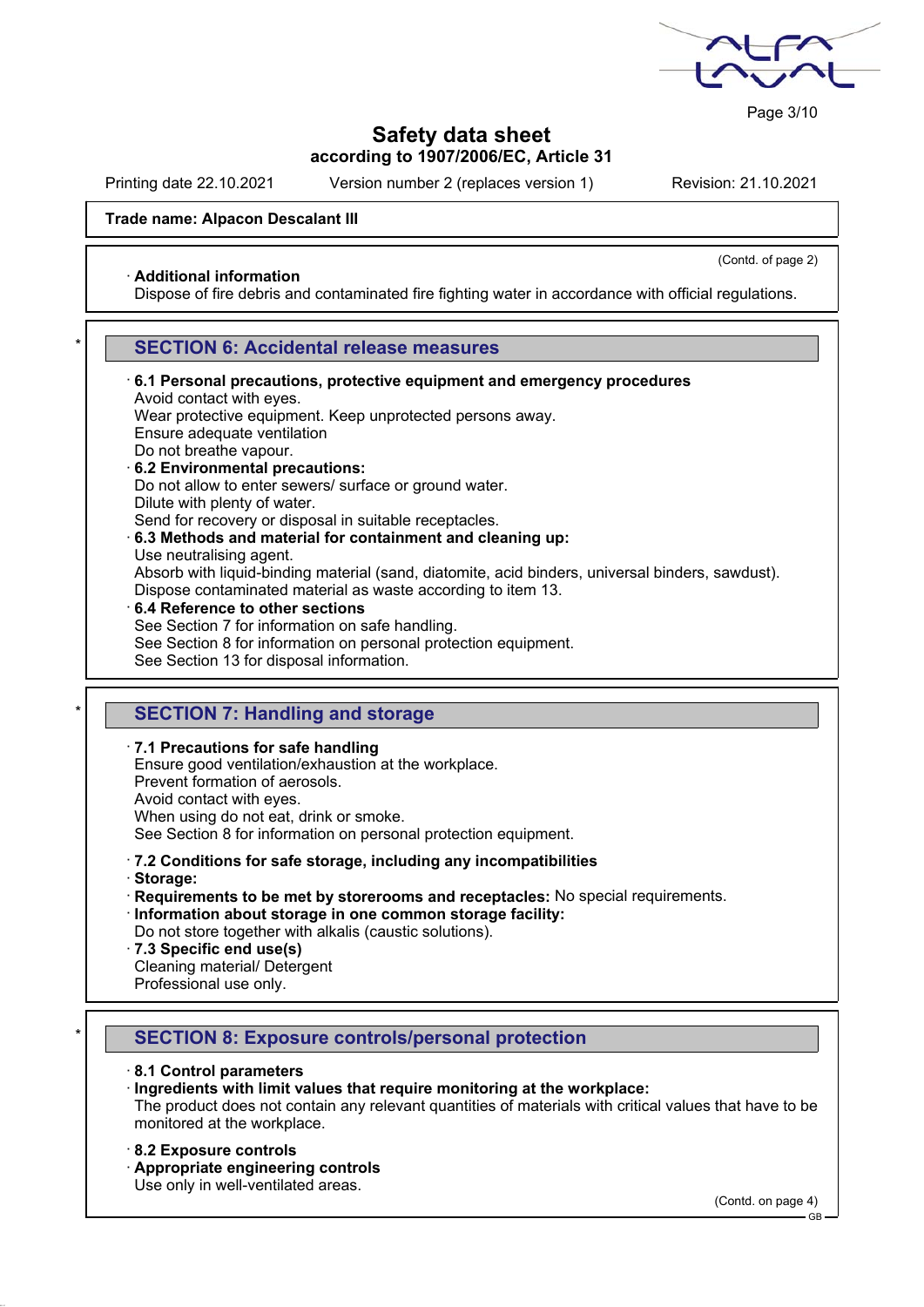

Page 4/10

GB

## **Safety data sheet according to 1907/2006/EC, Article 31**

Printing date 22.10.2021 Version number 2 (replaces version 1) Revision: 21.10.2021

## **Trade name: Alpacon Descalant III**

| (Contd. of page 3)                                                                                                                                                                                                                                                                                                                                                                                                       |
|--------------------------------------------------------------------------------------------------------------------------------------------------------------------------------------------------------------------------------------------------------------------------------------------------------------------------------------------------------------------------------------------------------------------------|
| Eye wash bottle or emergency eye wash fountain must be found in the work place.                                                                                                                                                                                                                                                                                                                                          |
| Individual protection measures, such as personal protective equipment                                                                                                                                                                                                                                                                                                                                                    |
| <b>General protective and hygienic measures:</b>                                                                                                                                                                                                                                                                                                                                                                         |
| Take off contaminated clothing.                                                                                                                                                                                                                                                                                                                                                                                          |
| Wash hands before breaks and at the end of work.                                                                                                                                                                                                                                                                                                                                                                         |
| Avoid contact with the eyes.                                                                                                                                                                                                                                                                                                                                                                                             |
| · Respiratory protection: Not required.                                                                                                                                                                                                                                                                                                                                                                                  |
| <b>Hand protection</b>                                                                                                                                                                                                                                                                                                                                                                                                   |
| The glove material has to be impermeable and resistant to the product/ the substance/ the<br>preparation.                                                                                                                                                                                                                                                                                                                |
| Selection of the glove material on consideration of the penetration times, rates of diffusion and the                                                                                                                                                                                                                                                                                                                    |
| degradation                                                                                                                                                                                                                                                                                                                                                                                                              |
| Material of gloves                                                                                                                                                                                                                                                                                                                                                                                                       |
| Nitrile rubber, NBR                                                                                                                                                                                                                                                                                                                                                                                                      |
| Natural rubber, NR                                                                                                                                                                                                                                                                                                                                                                                                       |
| The selection of the suitable gloves does not only depend on the material, but also on further marks<br>of quality and varies from manufacturer to manufacturer. As the product is a preparation of several<br>substances, the resistance of the glove material can not be calculated in advance and has<br>therefore to be checked prior to the application.<br><b>Eye/face protection</b><br>Wear eye/face protection. |
| Tightly sealed goggles                                                                                                                                                                                                                                                                                                                                                                                                   |
| <b>Body protection: Wear protective clothing.</b><br>Environmental exposure controls Avoid release to the environment.                                                                                                                                                                                                                                                                                                   |
| <b>SECTION 9: Physical and chemical properties</b>                                                                                                                                                                                                                                                                                                                                                                       |

| . 9.1 Information on basic physical and chemical properties<br><b>General Information</b> |                              |                    |
|-------------------------------------------------------------------------------------------|------------------------------|--------------------|
|                                                                                           |                              |                    |
| · Colour:                                                                                 | Light yellow                 |                    |
| · Odour:                                                                                  | Acidic                       |                    |
| Odour threshold:                                                                          | Not determined.              |                    |
| · Melting point/freezing point:                                                           | $0 °C$ (ca)                  |                    |
| · Boiling point or initial boiling point and                                              |                              |                    |
| boiling range                                                                             | 100 °C (ca)                  |                    |
| · Flammability                                                                            | Not applicable.              |                    |
| <b>Lower and upper explosion limit</b>                                                    |                              |                    |
| · Lower:                                                                                  | Not applicable.              |                    |
| $\cdot$ Upper:                                                                            | Not applicable.              |                    |
| · Flash point:                                                                            | Not applicable.              |                    |
| · Auto-ignition temperature:                                                              | Product is not selfigniting. |                    |
| · Decomposition temperature:                                                              | Not determined.              |                    |
| · pH                                                                                      | $1.3 (+/- 0.3)$              |                    |
| · Viscosity:                                                                              |                              |                    |
| · Kinematic viscosity                                                                     | Not determined.              |                    |
| · Dynamic:                                                                                | Not determined.              |                    |
|                                                                                           |                              | (Contd. on page 5) |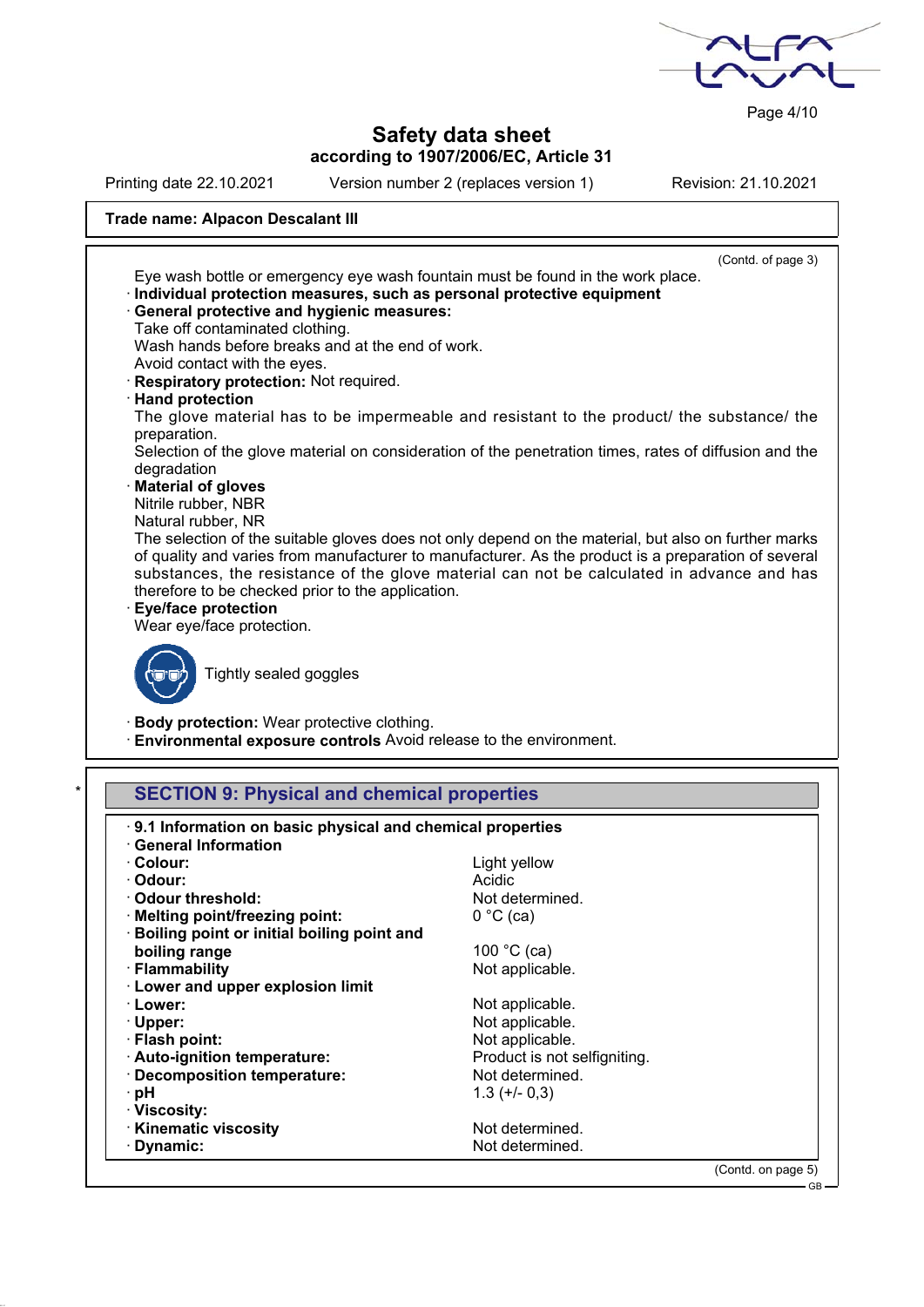

Page 5/10

## **Safety data sheet according to 1907/2006/EC, Article 31**

Printing date 22.10.2021 Version number 2 (replaces version 1) Revision: 21.10.2021

#### **Trade name: Alpacon Descalant III**

|                                                 | (Contd. of page 4)                            |
|-------------------------------------------------|-----------------------------------------------|
| · Solubility                                    |                                               |
| · water:                                        | Easily soluble.                               |
| · Partition coefficient n-octanol/water (log    |                                               |
| value)                                          | Not determined.                               |
| · Vapour pressure:                              | Not determined.                               |
| · Density and/or relative density               |                                               |
| · Density at 20 °C:                             | $1.15$ g/cm <sup>3</sup>                      |
| · Relative density                              | Not determined.                               |
| · Vapour density                                | Not determined.                               |
| $\cdot$ 9.2 Other information                   |                                               |
| · Appearance:                                   |                                               |
| · Form:                                         | Liquid                                        |
| · Important information on protection of health |                                               |
| and environment, and on safety.                 |                                               |
| <b>Explosive properties:</b>                    | Product does not present an explosion hazard. |
| · Solvent content:                              |                                               |
| Organic solvents:                               | 0.0%                                          |
| Change in condition                             |                                               |
| · Drip point:                                   |                                               |
| · Oxidising properties                          | Not applicable.                               |
| <b>Evaporation rate</b>                         | Not determined.                               |
| · Information with regard to physical hazard    |                                               |
| classes                                         |                                               |
| · Explosives                                    | Void                                          |
| · Flammable gases                               | Void                                          |
| · Aerosols                                      | Void                                          |
| · Oxidising gases                               | Void                                          |
| · Gases under pressure                          | Void                                          |
| · Flammable liquids                             | Void                                          |
| · Flammable solids                              | Void                                          |
| · Self-reactive substances and mixtures         | Void                                          |
| · Pyrophoric liquids                            | Void                                          |
| · Pyrophoric solids                             | Void                                          |
| · Self-heating substances and mixtures          | Void                                          |
| · Substances and mixtures, which emit           |                                               |
| flammable gases in contact with water           | Void                                          |
| · Oxidising liquids                             | Void                                          |
| · Oxidising solids                              | Void                                          |
| · Organic peroxides                             | Void                                          |
| Corrosive to metals                             | Void                                          |
| · Desensitised explosives                       | Void                                          |

## **SECTION 10: Stability and reactivity**

· **10.1 Reactivity** The material is stable under recommended storage and handeling conditions.

· **10.2 Chemical stability**

The material is stable under recommended storage and handeling conditions.

· **10.3 Possibility of hazardous reactions** No dangerous reactions known.

· **10.4 Conditions to avoid** Do not store together with alkalis (caustic solutions).

(Contd. on page 6)

GB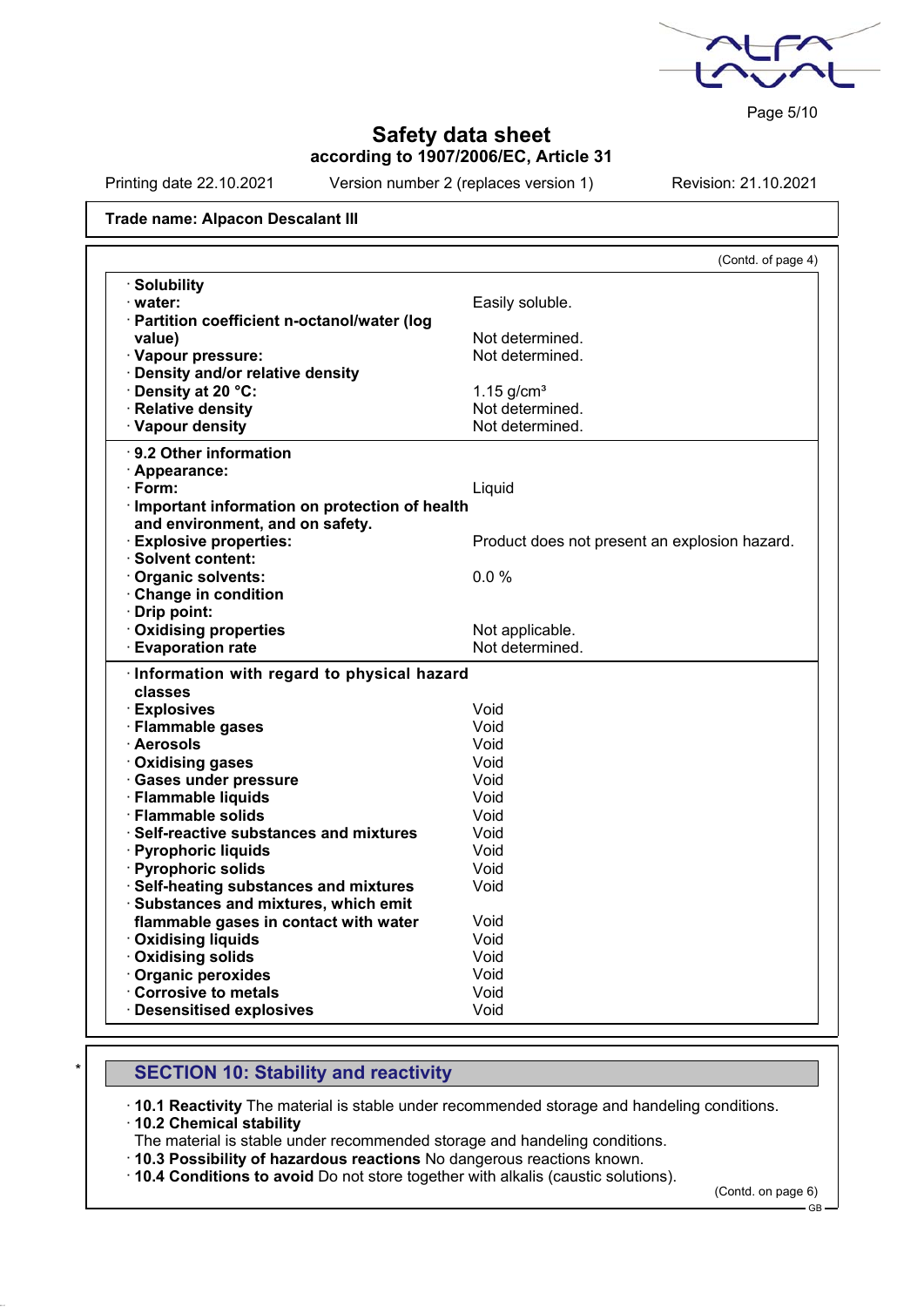

Page 6/10

### **Safety data sheet according to 1907/2006/EC, Article 31**

Printing date 22.10.2021 Version number 2 (replaces version 1) Revision: 21.10.2021

(Contd. of page 5)

#### **Trade name: Alpacon Descalant III**

· **10.5 Incompatible materials:** Reacts with alkali (lyes).

· **10.6 Hazardous decomposition products:** No dangerous decomposition products known.

## **SECTION 11: Toxicological information**

· **11.1 Information on hazard classes as defined in Regulation (EC) No 1272/2008** · **Acute toxicity** Based on available data, the classification criteria are not met.

| · LD/LC50 values relevant for classification: |  |
|-----------------------------------------------|--|

**CAS: 77-92-9 citric acid**

Oral | LD50 | 5,040 mg/kg (Rat)

Dermal LD50 >2,000 mg/kg (Rabbit)

· **Skin corrosion/irritation** Based on available data, the classification criteria are not met.

- · **Serious eye damage/irritation**
- Causes serious eye irritation.

· **Respiratory or skin sensitisation** Based on available data, the classification criteria are not met.

- · **Germ cell mutagenicity** Based on available data, the classification criteria are not met.
- · **Carcinogenicity** Based on available data, the classification criteria are not met.
- · **Reproductive toxicity** Based on available data, the classification criteria are not met.
- · **STOT-single exposure** Based on available data, the classification criteria are not met.
- · **STOT-repeated exposure** Based on available data, the classification criteria are not met.
- · **Aspiration hazard** Based on available data, the classification criteria are not met.

· **11.2 Information on other hazards**

· **Endocrine disrupting properties**

Endocrine disrupting properties from https://edlists.org

None of the ingredients is listed.

## **SECTION 12: Ecological information**

|  |  | $\cdot$ 12.1 Toxicity |
|--|--|-----------------------|
|--|--|-----------------------|

| · Aquatic toxicity:      |                                                                                             |
|--------------------------|---------------------------------------------------------------------------------------------|
| CAS: 77-92-9 citric acid |                                                                                             |
| LC50                     | 1,535 mg/L /(24 h) (Daphnia)                                                                |
|                          | LC50 (48 h) 440 mg/L (Fish)                                                                 |
|                          | CAS: 92129-93-6 Fermented whey                                                              |
|                          | LC50 (48 h)   > 300 mg/L (Daphnia)                                                          |
|                          | LC50 (96 h)   > 1,000 mg/L (Fish)                                                           |
|                          | EC50 (72 h)   > 300 mg/L (Algae)                                                            |
|                          | 12.2 Persistence and degradability                                                          |
| Easily biodegradable     |                                                                                             |
|                          | The surfactants contained in the product correspond to the legislation on the environmental |
|                          | compatibility of detergents and are biodegradable.                                          |
|                          | CAS: 92129-93-6 Fermented whey                                                              |
|                          | Biodegradability   > 90 % /7 d                                                              |
|                          | 12.3 Bioaccumulative potential Does not accumulate in organisms                             |
|                          | . 12.4 Mobility in soil Some mobility in soil can be expected                               |
|                          | (Contd. on page 7)                                                                          |

GB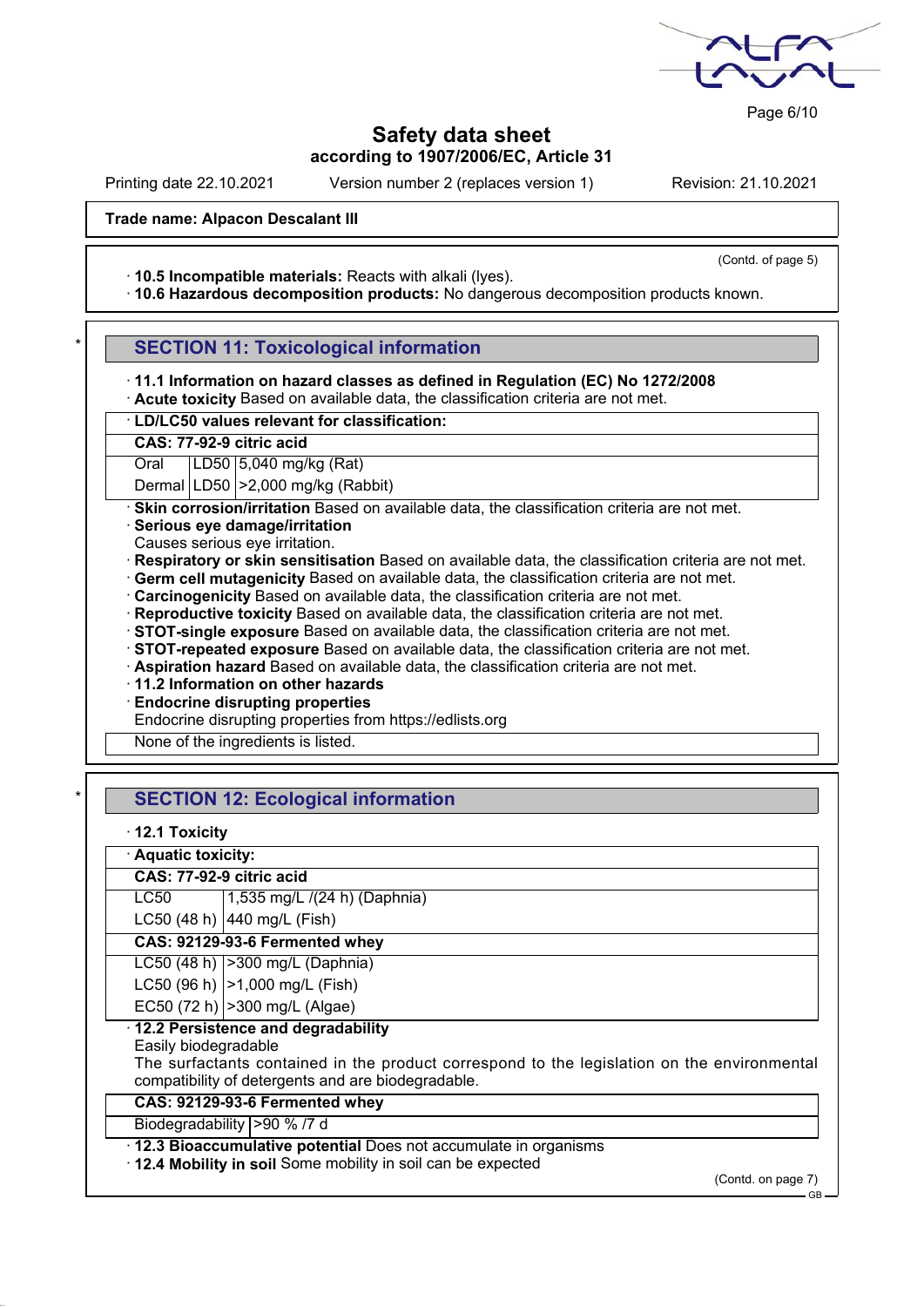

Page 7/10

## **Safety data sheet according to 1907/2006/EC, Article 31**

Printing date 22.10.2021 Version number 2 (replaces version 1) Revision: 21.10.2021

(Contd. of page 6)

### **Trade name: Alpacon Descalant III**

· **12.5 Results of PBT and vPvB assessment**

· **PBT:** The product is not, nor contains, a substance that is, PBT.

· **vPvB:** The product is not, nor contains a substance that is, vPvB.

#### · **12.6 Endocrine disrupting properties**

The product does not contain substances with endocrine disrupting properties.

· **12.7 Other adverse effects** No further relevant information available.

## **SECTION 13: Disposal considerations**

### · **13.1 Waste treatment methods**

#### · **Recommendation**

Small amounts may be diluted with plenty of water and washed away. Dispose of bigger amounts in accordance with Local Authority requirements.

Must not be disposed together with household garbage. Do not allow product to reach sewage system.

#### · **yes European waste catalogue**

The European Waste Catalogue (EWC) waste codes do not refer to product but to origin. The manufacturer is therefore unable to quote a waste code for products which are used in various industries. Any codes shown should be regarded as a recommendation to the user.

|                 | 20 00 00   MUNICIPAL WASTES (HOUSEHOLD WASTE AND SIMILAR COMMERCIAL,  <br>INDUSTRIAL AND INSTITUTIONAL WASTES) INCLUDING SEPARATELY  <br><b>COLLECTED FRACTIONS</b> |
|-----------------|---------------------------------------------------------------------------------------------------------------------------------------------------------------------|
|                 | 20 01 00 Separately collected fractions (except 15 01)                                                                                                              |
| 20 01 14* acids |                                                                                                                                                                     |

#### · **Uncleaned packaging:**

· **Recommendation:**

Packaging may be reused or recycled after cleaning.

Disposal must be made according to official regulations.

| <b>SECTION 14: Transport information</b>                       |                        |                              |
|----------------------------------------------------------------|------------------------|------------------------------|
| 14.1 UN number or ID number<br>· ADR, ADN, IMDG, IATA          | Void                   |                              |
| $\cdot$ 14.2 UN proper shipping name<br>· ADR, ADN, IMDG, IATA | Void                   |                              |
| 14.3 Transport hazard class(es)                                |                        |                              |
| · ADR, ADN, IMDG, IATA<br>· Class                              | Void                   |                              |
| 14.4 Packing group<br><b>ADR, IMDG, IATA</b>                   | Void                   |                              |
| 14.5 Environmental hazards:<br>· Marine pollutant:             | Not applicable.<br>No. |                              |
| 14.6 Special precautions for user                              | Not applicable.        |                              |
|                                                                |                        | (Contd. on page 8)<br>- GB — |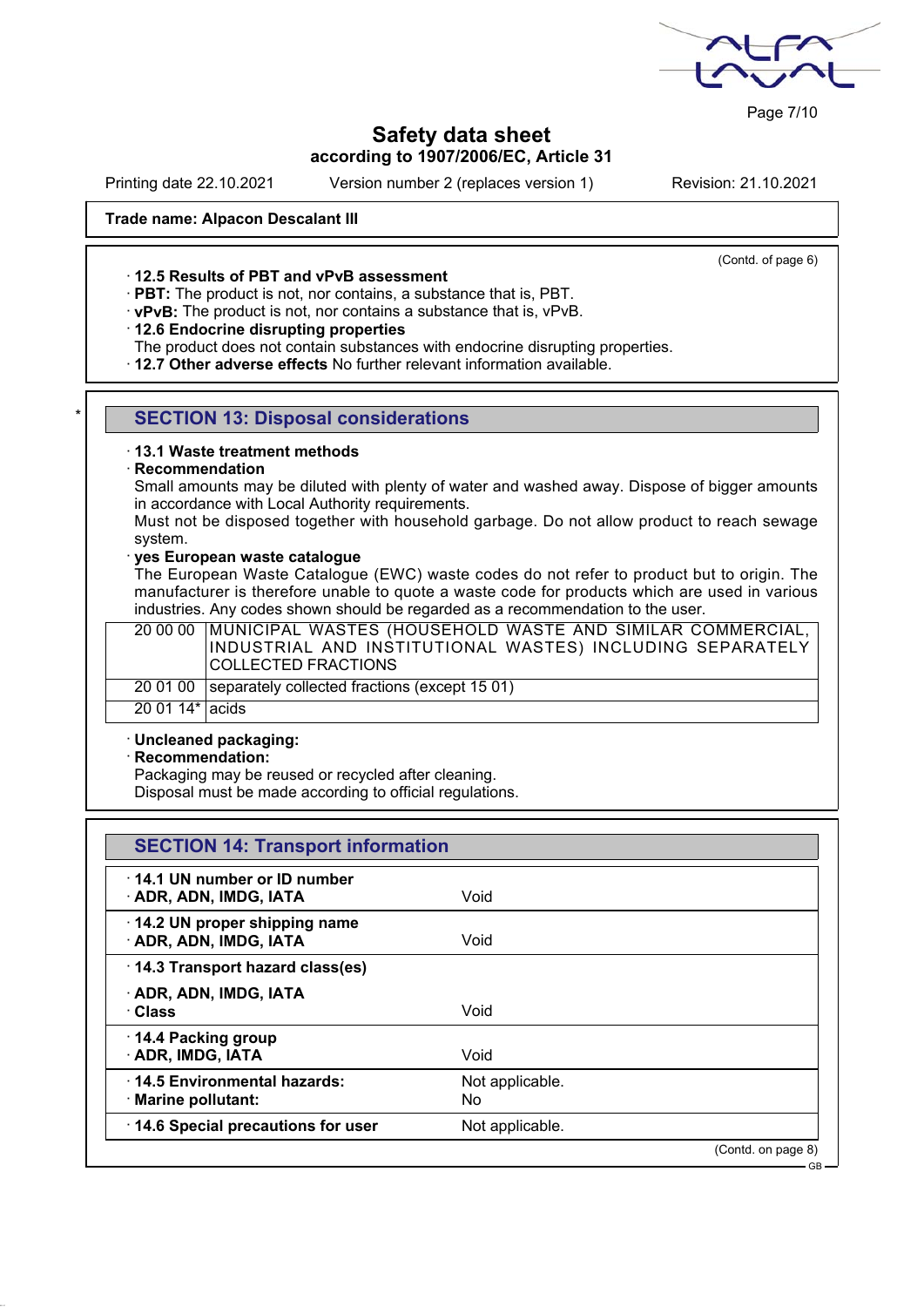

Page 8/10

## **Safety data sheet according to 1907/2006/EC, Article 31**

Printing date 22.10.2021 Version number 2 (replaces version 1) Revision: 21.10.2021

(Contd. of page 7)

#### **Trade name: Alpacon Descalant III**

· **14.7 Maritime transport in bulk according to IMO instruments** Not applicable.

· **UN "Model Regulation":** Void

## **SECTION 15: Regulatory information**

· **15.1 Safety, health and environmental regulations/legislation specific for the substance or mixture**

EU Regulation (EC) no.1907/2006 (REACH)

EU regulation (EC) no 1272/2008 (CLP) EC DIRECTIVE 2008/98/EC (waste)

**REGULATION (EC) No 1907/2006 ANNEX XVII** Conditions of restriction: 3

· **DIRECTIVE 2011/65/EU on the restriction of the use of certain hazardous substances in electrical and electronic equipment – Annex II**

None of the ingredients is listed.

· **REGULATION (EU) 2019/1148**

· **Annex I - RESTRICTED EXPLOSIVES PRECURSORS (Upper limit value for the purpose of licensing under Article 5(3))**

None of the ingredients is listed.

## · **Annex II - REPORTABLE EXPLOSIVES PRECURSORS**

None of the ingredients is listed.

· **Regulation (EC) No 273/2004 on drug precursors**

None of the ingredients is listed.

· **Regulation (EC) No 111/2005 laying down rules for the monitoring of trade between the Community and third countries in drug precursors**

None of the ingredients is listed.

· **15.2 Chemical safety assessment:** A Chemical Safety Assessment has not been carried out.

## **SECTION 16: Other information**

www.alfalaval.com

This information is based on our present knowledge. However, this shall not constitute a guarantee for any specific product features and shall not establish a legally valid contractual relationship. LIMITATION OF LIABILITY

This document is only intended to be used as guidance as regards the risks of which we are aware that are associated with the product. Every individual who works with the product or in close proximity of it must receive suitable training. Individuals who come into contact with the product must be capable of using their own judgement as regards conditions or methods for handling, storing and using the product. Alfa Laval is not liable for demands, losses or damage of any kind that arise from flaws or deficiencies in this document or from using, handling, storing or disposing of the product unless it can be proven that Alfa Laval has acted in a grossly negligent manner. Beyond what has been agreed upon and specified in writing with Alfa Laval in the individual case, Alfa Laval makes no promises or assumes any liability, including but not limited to implicit guarantees regarding marketability or appropriateness in terms of both the information provided in this document and the product to which the information refers.

(Contd. on page 9)

GB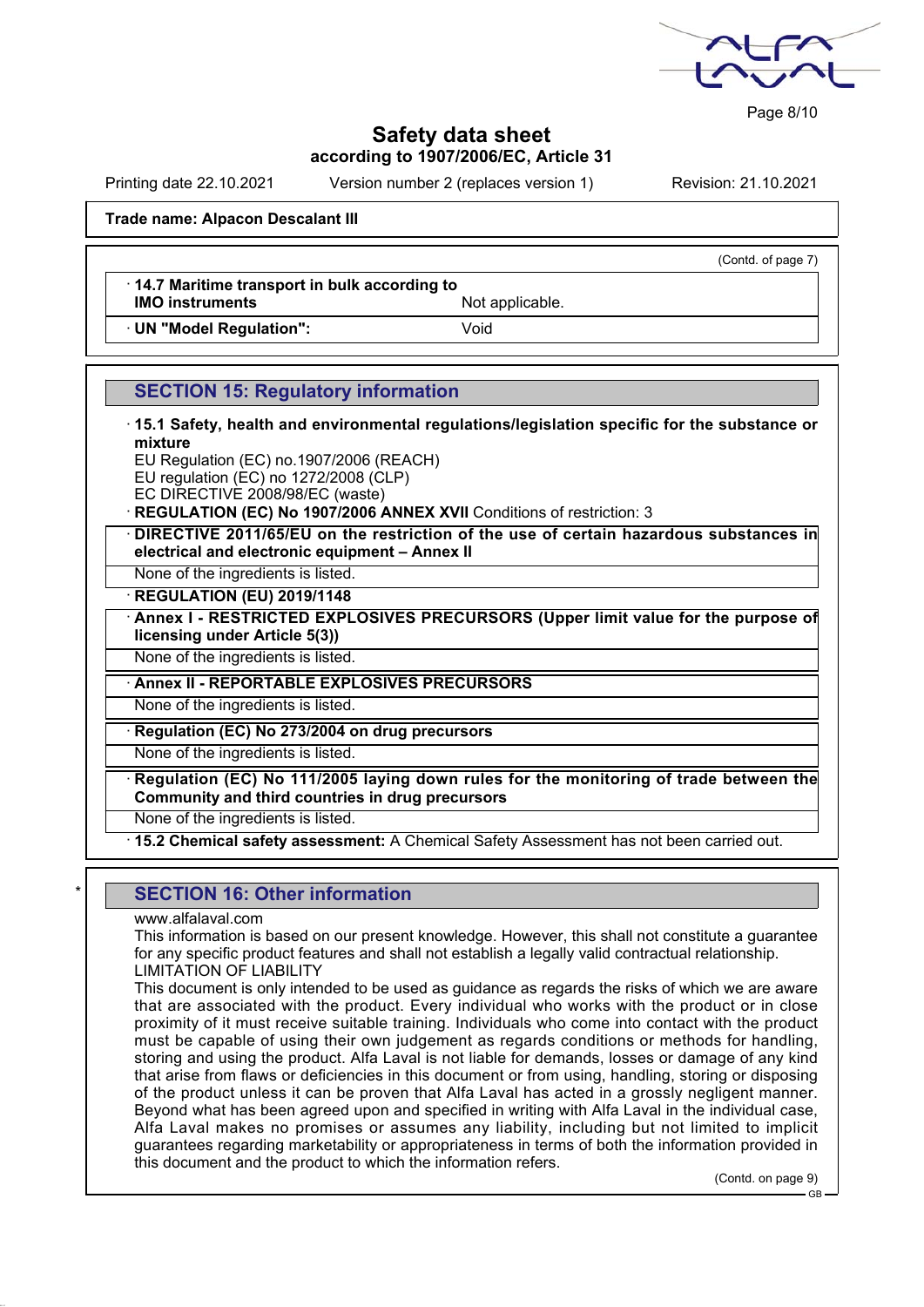Page 9/10

GB

## **Safety data sheet according to 1907/2006/EC, Article 31**

Printing date 22.10.2021 Version number 2 (replaces version 1) Revision: 21.10.2021

## **Trade name: Alpacon Descalant III**

|                                                                                       | (Contd. of page 8)  |
|---------------------------------------------------------------------------------------|---------------------|
| <b>Relevant phrases</b>                                                               |                     |
| H319 Causes serious eye irritation.                                                   |                     |
| Classification according to Regulation (EC) No 1272/2008 Bridging principles          |                     |
| · Department issuing SDS: Alfa Laval Corporate Standards & Regulatory Operations      |                     |
| Contact:                                                                              |                     |
| Please contact your local Alfa Laval Sales Company for further questions.             |                     |
| Argentina: alfa.consulta@alfalaval.com                                                |                     |
| Australia: australia.info@alfalaval.com                                               |                     |
| Austria: info.mideurope@alfalaval.com                                                 |                     |
| Belgium: benelux.info@alfalaval.com                                                   |                     |
| Bolivia: alfa.consulta@alfalaval.com                                                  |                     |
| Brazil: alfalaval.br@alfalaval.com                                                    |                     |
| Bulgaria: bulgaria.info@alfalaval.com                                                 |                     |
| Canada: alfacan.info@alfalaval.com                                                    |                     |
| Chile: chile.informacion@alfalaval.com                                                |                     |
| China: china.info@alfalaval.com                                                       |                     |
| Colombia: info.colombia@alfalaval.com                                                 |                     |
| Croatia: hrvatska.info@alfalaval.com                                                  |                     |
| Czech Republic: czechrepublic.info@alfalaval.com                                      |                     |
| Denmark: info.nordic.dk@alfalaval.com                                                 |                     |
| Egypt: alme.marketing@alfalaval.com                                                   |                     |
| Estonia: estonia.info@alfalaval.com                                                   |                     |
| Finland: info.fi@alfalaval.com                                                        |                     |
| France: environnement@alfalaval.com                                                   |                     |
| Germany: info.mideurope@alfalaval.com                                                 |                     |
| Greece: greece.info@alfalaval.com                                                     |                     |
| Hungary: info.hu@alfalaval.com                                                        |                     |
| India: india.info@alfalaval.com                                                       |                     |
| Indonesia: alfalindo@alfalaval.com                                                    |                     |
| Israel: israel.info@alfalaval.com                                                     |                     |
| Italy: alfalaval.italia@alfalaval.com                                                 |                     |
| Latvia: latvia.info@alfalaval.com                                                     |                     |
| Lithuania: lithuania.info@alfalaval.com                                               |                     |
| Malaysia: malaysia.info@alfalaval.com                                                 |                     |
| Mexico: mexico.info@alfalaval.com                                                     |                     |
| The Netherlands: benelux.info@alfalaval.com                                           |                     |
| New Zealand: newzealand.info@alfalaval.com                                            |                     |
| Norway: info.no@alfalaval.com                                                         |                     |
| Peru: ventas.peru@alfalaval.com                                                       |                     |
| Philippines: philippines.info@alfalaval.com                                           |                     |
| Poland: poland.info@alfalaval.com                                                     |                     |
| Portugal: portugal.info@alfalaval.com                                                 |                     |
| Qatar: alme.marketing@alfalaval.com<br>Romania: romania.info@alfalaval.com            |                     |
|                                                                                       |                     |
| Russia: moscow.response@alfalaval.com                                                 |                     |
| Singapore: al.singapore@alfalaval.com<br>Slovak Republic: slovakia.info@alfalaval.com |                     |
| Slovenia: slovenija.info@alfalaval.com                                                |                     |
| South Africa: info.sa@alfalaval.com                                                   |                     |
| Spain: info.spain@alfalaval.com                                                       |                     |
| Sweden: info.se@alfalaval.com                                                         |                     |
| Switzerland: info.mideurope@alfalaval.com                                             |                     |
| Taiwan: taiwan.info@alfalaval.com                                                     |                     |
|                                                                                       | (Contd. on page 10) |
|                                                                                       |                     |